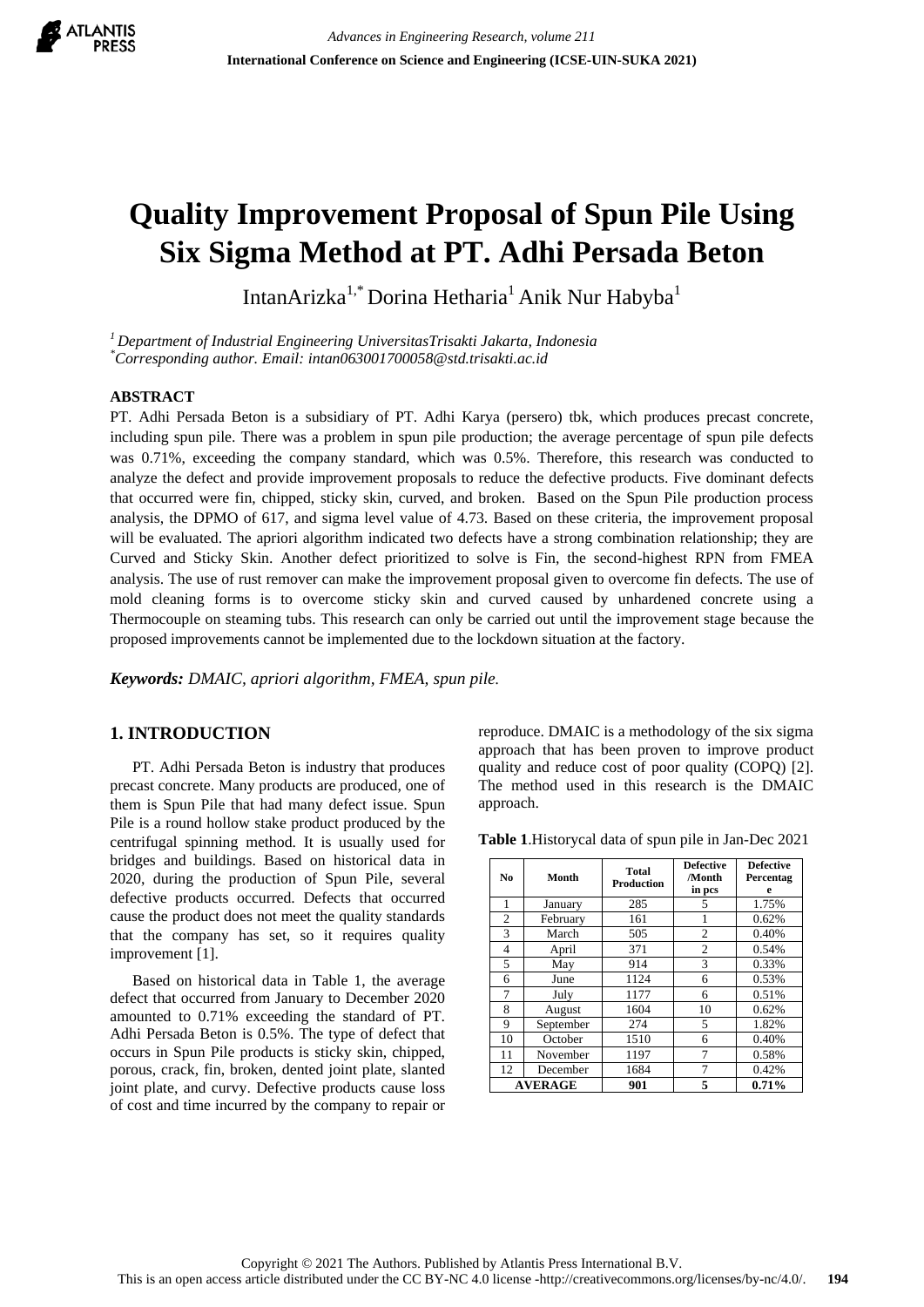The stages of the DMAIC approach are Define, Measure, Analyze, Improve, and Control[3]. DMAIC process has been proven to improve product quality. Several previous studies have been conducted and have proven the benefits of this methodology in increasing the value of sigma in various companies. Various types of manufactures both in Indonesia and abroad still use DMAIC a lot. Some studies prove the increase in sigma in the cement industry [4], heavyduty manufacturing[5], food cans [6], the chemical industry [7].

All stages in DMAIC are interrelated in problemsolving. Define stage focuses on problem identification, process objectives, and identifying customer needs. Based on the problem can be identified the need or not of improvement steps. Problem identification can be made using Supplier, Input, Process, Output, Control (SIPOC) diagram and Critical to Quality (CTQ) determination. The use of SIPOC and six sigma can optimize process improvement [8].

The measure aims to understand and evaluate process conditions. Data collection and processing, control map creation, and calculating Defect per Opportunities (DPO), Defect per Million Opportunities (DPMO), and sigma levels are carried out at this stage. Process evaluation is done using an attribute control map, i.e., p-control chart. The calculation step of the p control map is as follows [3]:

- 1. Determine sample size
- 2. Determine subgroup k
- 3. Calculation of defect proportions

$$
p = \frac{Total \ of \ defects}{number \ of \ sample/subgroup} \tag{1}
$$

Where p is defect proportion/month, a total of defects/month, and number of sample/subgroup is production quantity/month (all is in pcs).

4. Calculation of the average products of defects

$$
\bar{p} = \frac{(z \text{ defect/month})}{k} \tag{2}
$$

Where  $p^{-}$  is the average of defect product/year,  $\Sigma$  is the total of defects that occurred/year, k is the total of production quantity/year (all is in pcs).

5. Control limit calculation of p-charts

$$
UCL = \overline{p} + 3\sqrt{\frac{\bar{p}(1-\bar{p})}{n_i}}\tag{3}
$$

$$
CL = \bar{p} \tag{4}
$$

$$
LCL = \bar{p} - 3\sqrt{\frac{\bar{p}(1-\bar{p})}{n_i}}\tag{5}
$$

Where UCL is Upper Control Limit, LCL is Lower Control Limit, and ni is production quantity/month

DPMO is a measure of failure that shows the number of defects on one million occasions. Before calculating DPMO, DPO calculation is a measure of the number of defects per one occasion. Calculation formulas DPO, DPMO, and sigma level:

$$
DPO = \frac{Total\ of\ Defect}{Total\ Unit \times CTQ} \tag{6}
$$

$$
DPMO = DPO \times 1.000.000 \tag{7}
$$

$$
Sigma \text{ level} = norm \sin \nu \left( \frac{1000000 - DPMO}{1.000.000} \right) + 1.5 \tag{8}
$$

The CTQ amount is 9 (types of defects) and normsinv is for sigma level calculation using Microsoft Excel.

Analyze is a step to improve understanding of the problem by identifying the cause and effect of the root cause of the problem. Identifying the root cause will be the first step to designing a solution that suits the existing problem. The tools used at this stage are Pareto diagrams to find out the most dominant types of defects, Apriori algorithms to identify combination relationships between interrelated defective items using if-then rules [9]. Apriori is one of the data mining techniques used for quality improvement integrated with six sigma. Data mining can be applied in all phases of DMAIC phase and how it can be deployed in real life environment [10]. Previous research has utilized data mining techniques in improving the quality of products[11] and service industry [12] .

R. Agrawal and R. Srikant in 1994 introduced apriori as seminal algorithm for mining frequent itemsets for Boolean association rules. This algorithm uses prior knowledge of frequent itemset properties. Apriori employs an iterative approach known as a level-wise search, where k-itemsets are used to explore  $(k + 1)$ -itemsets [9]. The strong rules is indicated by lift score >1. The combination that has a strong relationship rule indicates that the defective item needs to be repaired, and Fault Mode Effect Analysis (FMEA), which is a method for identifying potential failure modes that cause damage based on the calculation of Risk Priority Number (RPN) values.

Improve stage means to designing proposed improvements to reduce defective products. The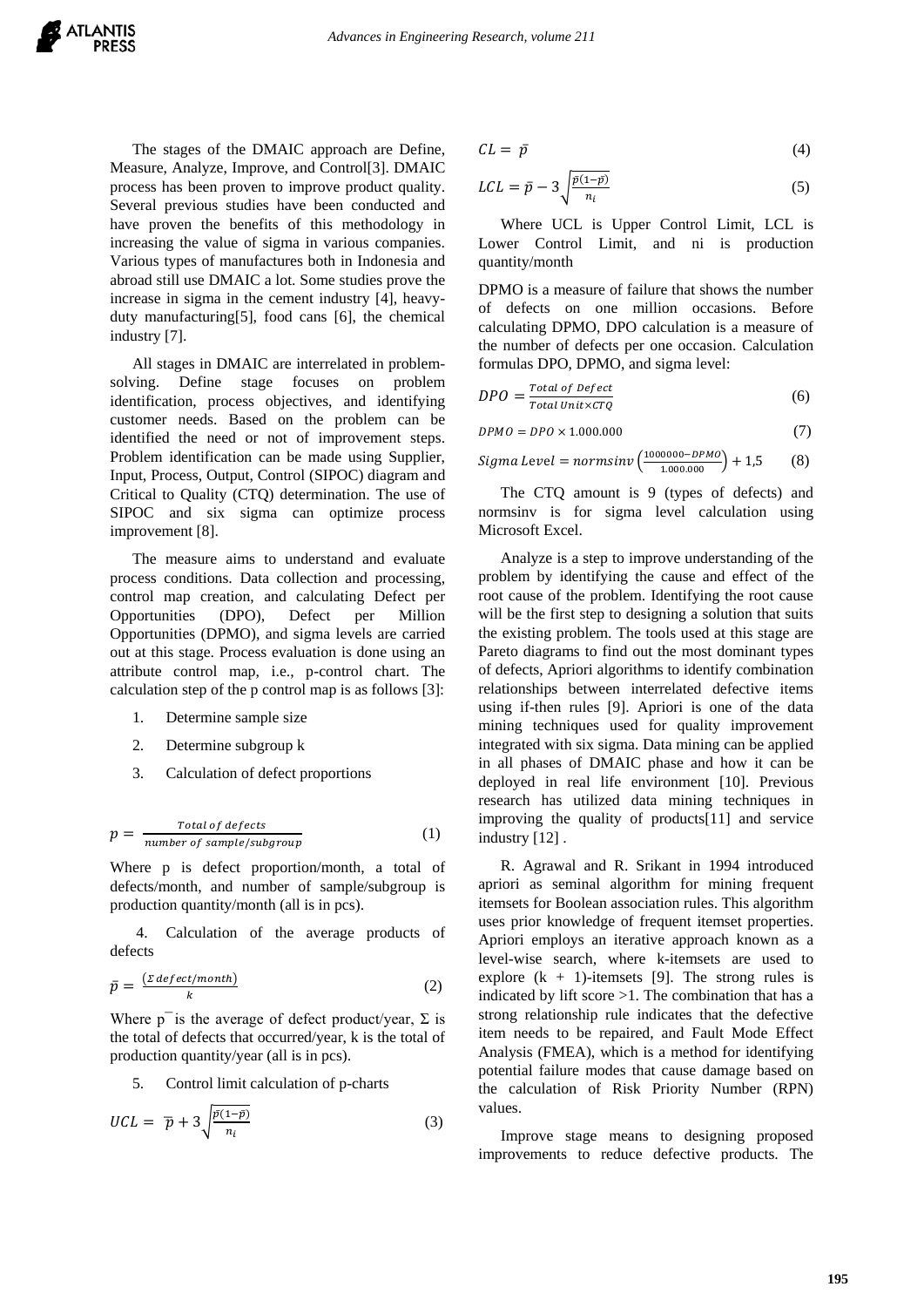

improvement is expected to improve performance by increasing the sigma level so that the quality of the products is getting better. At this stage,  $5W + 1H$  was used to find out more about the problem that occurs. The last stage in the Six Sigma approach is the control stage to monitor the impact after implementing the proposed improvement.

## **2. RESEARCH METHODOLOGY**

Research methodology contents of research flow and data processing flowchart. Steps range from preliminary studies until conclusion withdrawal in the research flow, while data processing flowcharts contain flows from DMAIC research methods.

In the preliminary study, a visit to the company was made to discuss intentions, reasons for conducting research, how to spend research time, focus on research, and conduct interviews with the Quality Control department. Identification of problems was carried out after the observation process related to the Spun Pile production process. The observation process was carried out by observing the production floor or by online due to the condition of the COVID-19 pandemic. Interviews collected primary data (historical data and cause of defective products) and secondary data (general company data). Data processing uses the Six Sigma method with the DMAIC stage. Conclusions answer the study's purpose, including the results obtained during the study and the improvement proposal was given for further development in the future.



**Figure 1** Data processing flowchart

## **3. RESULTS AND DISCUSSION**

## *3.1. Define*

The defined stage is the initial stage of Six Sigma. in this stage SIPOC diagram was used (Table 2). This diagram identifies processes from raw materials to consumers, and the determination of Critical to Quality (CTQ) which is about fin fit, skin stickiness suitability, product integrity, product straightness, Spun Pile perfection, the product is not dented, nonporous product, Joint Plate Position, and the product is not cracked.

Figures and tables should be placed either at the top or bottom of the page and close to the text referring to them if possible.

#### *3.2. Measure*

At this stage, a p-chart was made after data collection had been carried out. P-chart was used in this stage because the defect in the Spun Pile product is an attribute defect (Figure 2). Data samples were from 100% of production results in January-December 2020. The number of samples varies depending on the good finished product during a month.

The p-chart shows that the process is under control. The next step DPMO was calculated and resulted the DPMO value is 617, which means there are 617 defective products in one million occasions, and the Sigma Level reaches 4.73 sigma (equivalent to the USA industry), which means it is very competitive but has not reached the world industry standard of 6 sigma. This is the background of the company's desire to be a better company by reducing the number of defective products.



**Figure 2** P-chart 2020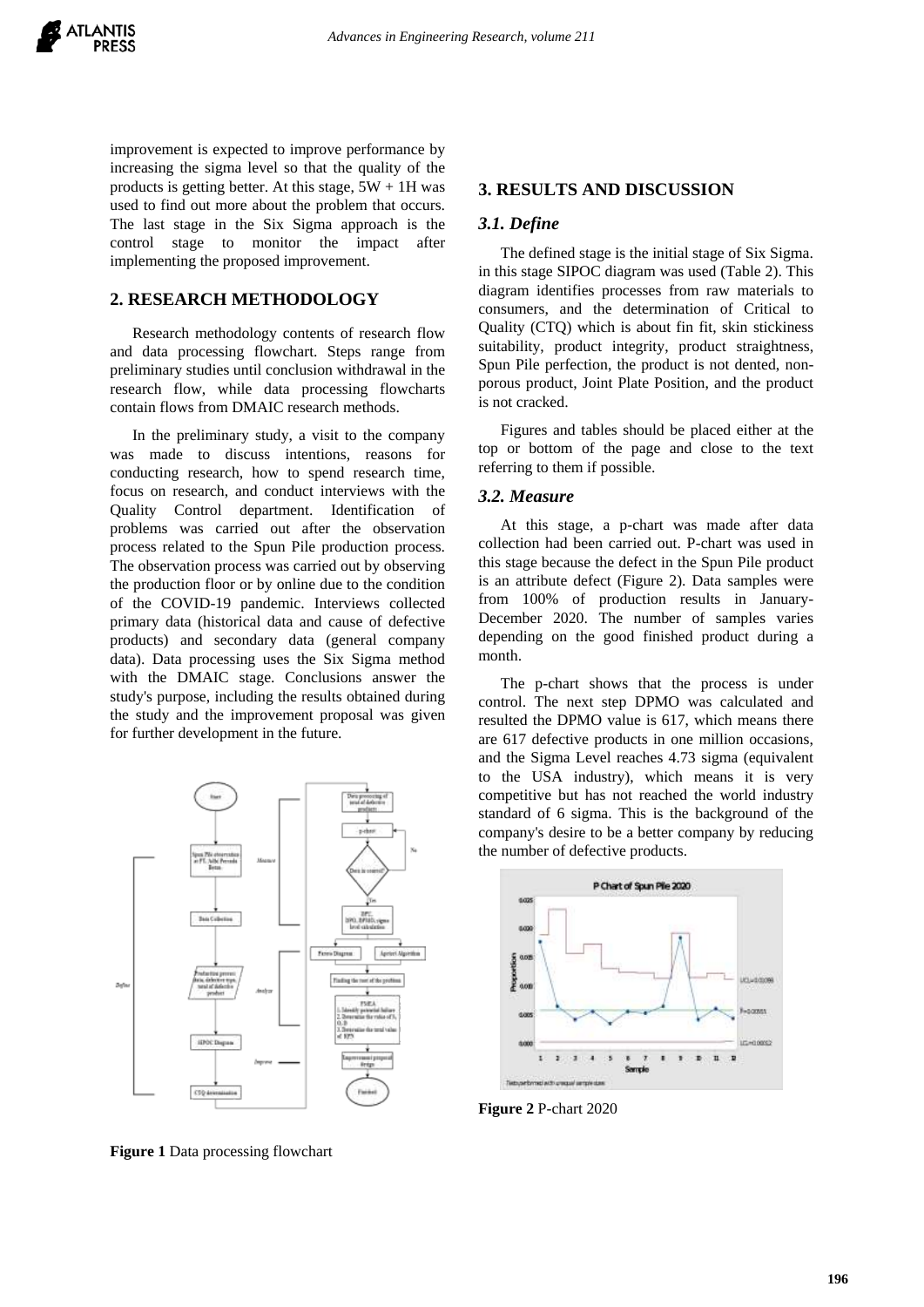| <b>Supplier</b>                                     | Input                                              | Process                                                        | Output                                         | <b>Customer</b>                                    |  |
|-----------------------------------------------------|----------------------------------------------------|----------------------------------------------------------------|------------------------------------------------|----------------------------------------------------|--|
| Raw<br>Materials<br>Supplier                        | PC Bar,<br>Iron<br>Wire,<br>Joint<br>Plate         | Incoming<br>Material<br>Inspectio<br>n                         | Inspectio<br>n-passed<br>material              | Raw<br>Material<br>Warehouse                       |  |
| Raw<br>Material<br>Warehou<br>se                    | PC Bar                                             | PC Bar<br>Cutting                                              | Cutted<br>PC Bar                               | Heading<br>Machine                                 |  |
| Heading<br>Machine                                  | Cutted<br>PC Bar,<br>Iron<br>Wire                  | Forming                                                        | Frame<br>Assembl<br>y                          | Inspection<br>Area                                 |  |
| Inspectio<br>n Area                                 | Frame<br>Assembl<br>y                              | Forming<br>Inspectio<br>n                                      | Inspectio<br>n-passed<br>Frame<br>Assembl<br>у | <b>Bottom</b><br>Mold                              |  |
| <b>Bottom</b><br>Mold                               | Inspectio<br>n-passed<br>Frame<br>Assembl<br>у     | Frame<br>assembly<br>installatio<br>n on the<br>bottom<br>mold | Installed-<br>Frame<br>Assembly                | <b>Bottom</b><br>Mold                              |  |
| <b>Bottom</b><br>Mold                               | Installed-<br>Frame<br>assembly,<br>Joint<br>Plate | Joint<br>Plate<br>Setting                                      | A Ready<br>to Cast<br>Frame                    | Molding<br>Area                                    |  |
| Molding<br>Area                                     | A Ready<br>to Cast<br>Frame                        | Prepare<br>Inspectio<br>n                                      | Inspectio<br>n-Passed<br>Frame                 | Hopper<br>Concrete<br>Machine,<br>Moulding<br>Area |  |
| Hopper<br>Concrete<br>Machine,<br>Mouldin<br>g Area | Inspectio<br>n-Passed<br>Frame                     | Casting<br>and<br>Mouldin<br>g Process                         | A Ready<br>to Stress<br>Product                | Stressing<br>Machine                               |  |
| Stressing<br>Machine                                | A Ready<br>to Stress<br>Product                    | Stressing                                                      | A Ready<br>to Spin<br>Product                  | Spinning<br>Machine                                |  |
| Spinning<br>Machine                                 | A Ready<br>to Spin<br>Product                      | Spinning                                                       | Spun Pile                                      | Steaming<br>Tub                                    |  |
| Steaming<br>Tub                                     | Spun Pile                                          | Steaming                                                       | Spun Pile                                      | Cooling<br>Area                                    |  |
| Cooling<br>Area                                     | Spun Pile                                          | Cooling                                                        | Spun Pile                                      | Demoulding<br>Station                              |  |
| Demould<br>ing<br>Station                           | Spun Pile                                          | Demouldi<br>ng                                                 | Spun Pile                                      | Demouldin<br>g Station                             |  |
| Demould<br>ing<br>Station                           | Spun Pile                                          | Post Pour<br>Inspectio<br>n                                    | Inspectio<br>n-Passed<br>Spun Pile             | Finishing<br>Area                                  |  |
| Finishing<br>Area                                   | Inspectio<br>n-Passed<br>Spun Pile                 | Finishing                                                      | Spun Pile                                      | Stockyard                                          |  |
| Stockyar<br>d                                       | Spun Pile                                          | Final<br>Inspectio<br>n                                        | Spun Pile<br>QC-<br>Passed                     | Stockyard                                          |  |
| Stockyar<br>d                                       | Spun Pile<br>QC-<br>Passed                         | Storage                                                        | Spun Pile<br>QC-<br>Passed                     | PT.<br>AdhiPersad<br>aBeton                        |  |
| PT.                                                 | Spun Pile                                          | Shipping                                                       | Spun Pile                                      | Customer                                           |  |

|  |  | Table 2. SIPOC diagram |
|--|--|------------------------|
|--|--|------------------------|

| <b>Supplier</b> | Input  | <b>Process</b> | <b>Output</b> | <b>Customer</b> |
|-----------------|--------|----------------|---------------|-----------------|
| AdhiPers        | ЭС-    |                | $OC-$         |                 |
| adaBeton        | Passed |                | Passed        |                 |

## *3.3. Analyze*

The Analyze stage aims to identify the root cause of defects that occur in Spun Pile products. By knowing the root cause of the defect, you can design the appropriate improvement proposal. The tools used are the Pareto diagram, the Apriori algorithm, and FMEA.



#### **Figure 3** Pareto diagram

The Pareto diagram shows that there are five types of defects: fin, chipped, sticky skin, curved, and broken, representing 80% of the Pareto principle during the Spun Pile production process from January to December 2020. In contrast to the Pareto diagram that identifies frequency, the Apriori algorithm is used to identify combination relationships between defective items that are interrelated using rules ifthen rules. Rules that have strict rules indicate that the defective item needs to be repaired.

Several item sets were formed based on the dataset in Table 3. The result of the item set is in Tables 4, 5, and 6.

In forming 1 item set with a support value of 30%, items that meet the minimum support standard were obtained, namely items A, B, E, and I. In the combination of 2 items set combination of items that meet the support value of 30% namely AE, AI, BE, EI. The four combinations of items were formed again into 3 item sets. From the combination of 3 item set, no combination meets the minimum support value of 30%. The item set used is only a combination of 2 item sets and obtained a support value (minimum confidence of 70%), confidence benchmark, lift, and combination relationship for each item set on Table 7.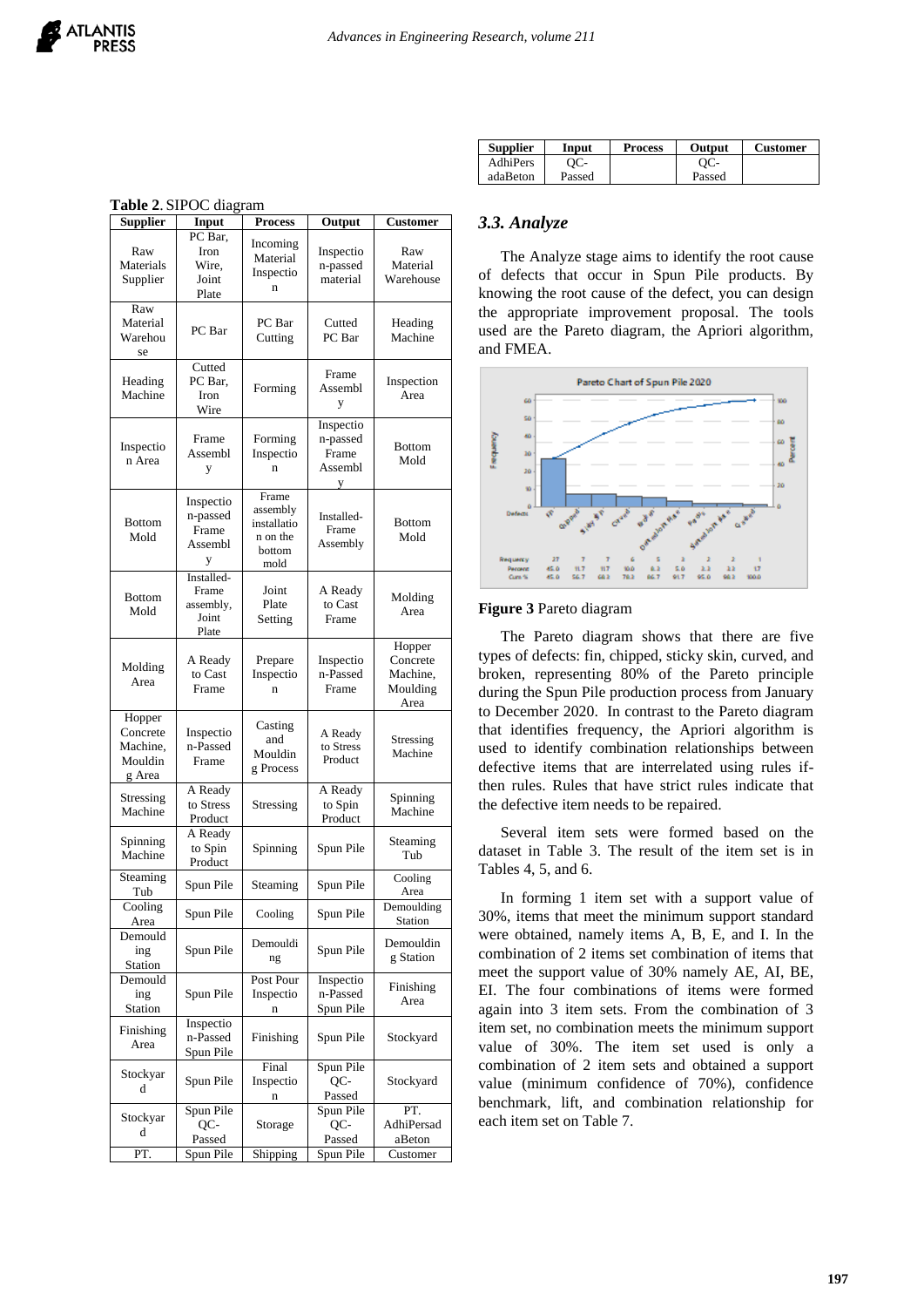Apriori algorithm results were also tested using Tanagra software, and the results were the same as Table 4. There is one combination of items that have strong rules. Defect types A (sticky skin), B (gompal), E (fin), and I (curved) will be further investigated.

| 1 itemset |                          |                |  |  |  |  |
|-----------|--------------------------|----------------|--|--|--|--|
|           | Min support $30\%$ (0.3) |                |  |  |  |  |
| Code      | Count                    | <b>Support</b> |  |  |  |  |
|           |                          | 0.41667        |  |  |  |  |
|           |                          |                |  |  |  |  |

## *3.3.1. Fin*

Fins are part of a line on the side of the Spun Pile formed from the meeting of the upper and lower molds (Figure 5). Factors that cause defects in fins are the quality of bolts, such as rusty bolts and concrete residue on the bolt drat. This causes the bolts not to be appropriately attached. Less tight bolts can cause cement paste to come out of the molding gap during the spinning process.

| <b>ITEMS</b>             |                   |                     |        |                            |
|--------------------------|-------------------|---------------------|--------|----------------------------|
| Transactions             | $+2$              |                     |        |                            |
| <b>Counting items</b>    |                   |                     |        |                            |
| AE items                 |                   |                     |        |                            |
| Filtered items:          |                   |                     |        |                            |
| <b>Counting itemsets</b> |                   |                     |        |                            |
| card(itemset) + 2        |                   |                     |        |                            |
| <b>Rules</b>             |                   |                     |        |                            |
| <b>Number of rules</b>   |                   |                     |        |                            |
| <b>RULES</b>             |                   |                     |        |                            |
|                          |                   | Number of rules : 1 |        |                            |
| <b>Intecedent</b>        | <b>Somediagnt</b> | 王郎                  |        | Support (%) Confidence (%) |
| 'i=true'                 | a-trum            | 1,60000             | 33.333 | 80.000                     |

**Figure 4** Apriori algorithm with Tanagra

**Table 3**. Dataset

| $\mathbf{N}\mathbf{o}$ | Sticky<br>Skin | Chipped        | Porous         | Cracked      | 튑 | <b>Broken</b>  | <b>Joint Plate</b><br><b>Slanted</b> | Joint Plate<br>Dented | Curved         |
|------------------------|----------------|----------------|----------------|--------------|---|----------------|--------------------------------------|-----------------------|----------------|
| Code                   | A              | B              | $\mathbf C$    | D            | E | F              | G                                    | Н                     | 1              |
|                        |                |                | $\overline{0}$ | $\mathbf{0}$ |   | $\overline{0}$ | $\mathbf{0}$                         | $\theta$              | $\overline{0}$ |
| $\overline{2}$         | $\theta$       | 0              | $\theta$       | $\Omega$     |   | $\bf{0}$       | $\mathbf{0}$                         | $\Omega$              | $\mathbf{0}$   |
| 3                      | $\theta$       | $\theta$       | $\mathbf{0}$   | $\theta$     |   | $\Omega$       | $\Omega$                             | $\theta$              | $\overline{0}$ |
| $\overline{4}$         | $\theta$       | $\overline{0}$ | $\mathbf{0}$   | $\theta$     |   | $\bf{0}$       | $\mathbf{0}$                         | $\theta$              | $\overline{0}$ |
| 5                      | $\mathbf{0}$   | $\overline{0}$ |                | $\mathbf{0}$ |   | $\bf{0}$       | $\mathbf{0}$                         | $\mathbf{0}$          | $\overline{0}$ |
|                        |                |                |                |              | ٠ |                | ÷                                    | ×.                    |                |

#### **Table 4**. I temset

| 1 itemset                  |                             |                |  |  |  |  |
|----------------------------|-----------------------------|----------------|--|--|--|--|
| Min support $30\%$ $(0.3)$ |                             |                |  |  |  |  |
| Code                       | Count                       | <b>Support</b> |  |  |  |  |
| Α                          |                             | 0.5            |  |  |  |  |
| В                          |                             | 0.41667        |  |  |  |  |
| C                          | $\mathcal{D}_{\mathcal{A}}$ | 0.16667        |  |  |  |  |
| D                          |                             | 0.08333        |  |  |  |  |
| E                          | 11                          | 0.91667        |  |  |  |  |
| F                          | 3                           | 0.25           |  |  |  |  |
| G                          | 2                           | 0.16667        |  |  |  |  |
|                            |                             | 0.16667        |  |  |  |  |

## **Table 5**. 2 Itemset

|   | 2 itemset                  |       |                |  |  |  |  |
|---|----------------------------|-------|----------------|--|--|--|--|
|   | Min support $30\%$ $(0.3)$ |       |                |  |  |  |  |
|   |                            | Count | <b>Support</b> |  |  |  |  |
|   | в                          |       | 0.25           |  |  |  |  |
|   | E                          |       | 0.41667        |  |  |  |  |
|   |                            |       | 0.33333        |  |  |  |  |
| В | E                          |       | 0.33333        |  |  |  |  |
|   |                            |       | 0.25           |  |  |  |  |
|   |                            |       | 0.33333        |  |  |  |  |

## **Table 6**. 3 Itemset

| 3 itemset |    |                    |       |                |  |  |  |
|-----------|----|--------------------|-------|----------------|--|--|--|
|           |    | <b>Combination</b> | Count | <b>Support</b> |  |  |  |
| AE        | AI |                    |       | 0.25           |  |  |  |
|           | BЕ | ABE                | 2     | 0.16667        |  |  |  |
|           | HI | Α                  |       |                |  |  |  |
|           | ВE |                    | 2     | 0.16667        |  |  |  |
| AI        |    | AIE                |       |                |  |  |  |
|           |    | IBE                |       |                |  |  |  |
|           | HI |                    |       |                |  |  |  |
| ΗΙ        | ВE | BEI                | 2     | 0.16667        |  |  |  |

**Table 7**. Combination relationship table

| <b>Rules</b>    | <b>Support</b> | Confide<br>nce | Confide<br>nce<br><b>Benchm</b><br>ark | Lift    | Combin<br>ation<br><b>Relation</b><br>-ship |
|-----------------|----------------|----------------|----------------------------------------|---------|---------------------------------------------|
| If A,<br>then E | 0.41667        | 0.83333        | 0.91667                                | 0.90909 | Weak                                        |
| If I<br>then A  | 0.33333        | 0.8            | 0.5                                    | 1.6     | <b>STRON</b><br>G                           |
| If B,<br>then E | 0.33333        | 0.8            | 0.91667                                | 0.87273 | Weak                                        |
| If I<br>then E  | 0.33333        | 0.8            | 0.91667                                | 0.87273 | Weak                                        |



**Figure 5** Fin

#### *3.3.2*. Sticky Skin

The surface of Spun Pile skin that shipped to the customer must be smooth, but sometimes there are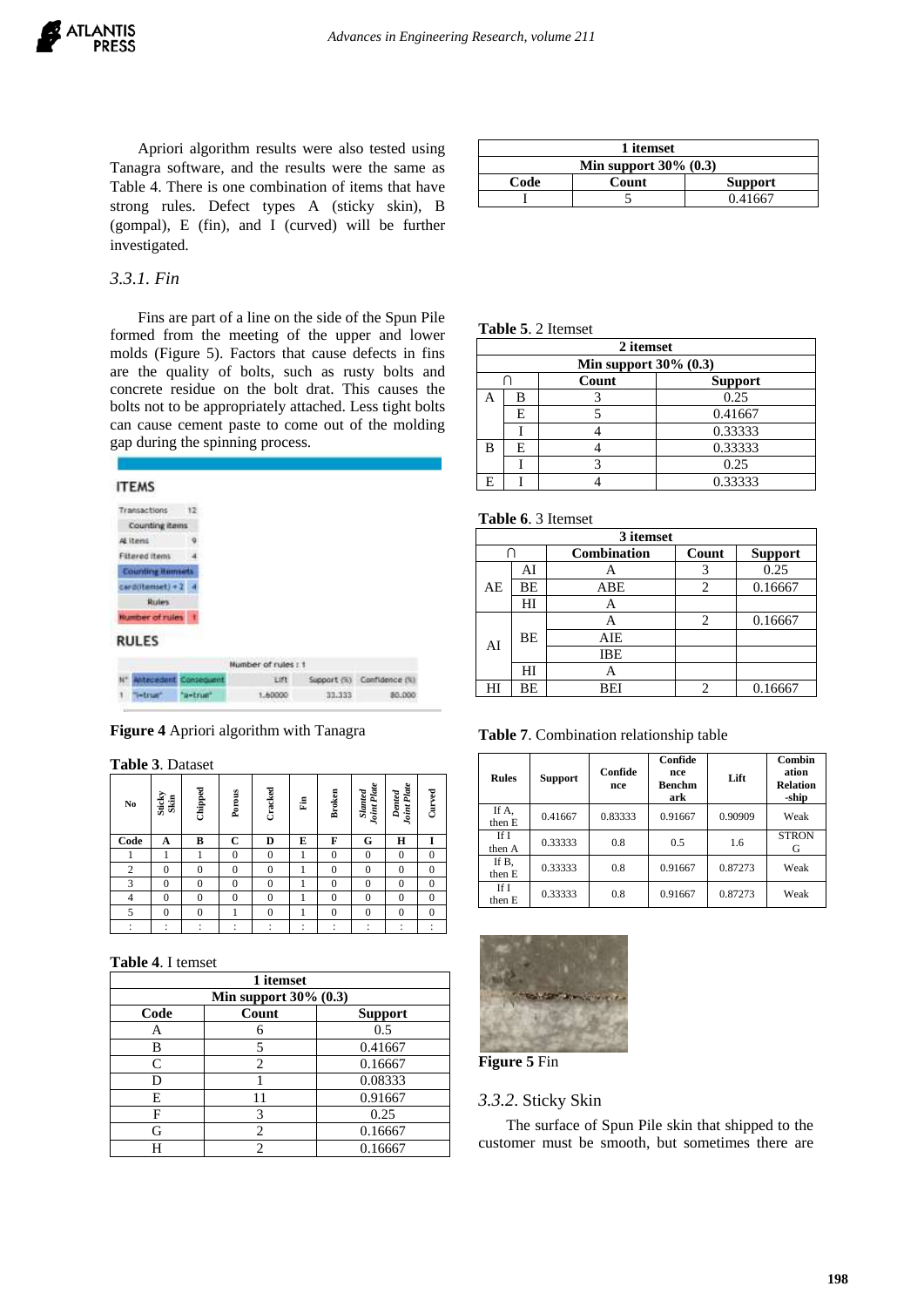defects in the skin. Defects in the skin of Spun Pile are called sticky skin defects(Figure 6). The man factor causes sticky skin, and the operator is less clean in cleaning the mold. This causes the remaining concrete in the mold in the previous production to stick to the Spun Pile. Molding oil was not resistant to steaming temperature because it is volatile and only lasts 1 x 24 hours, so the oil in the mold was uneven, and it must be smeared with oil again, resulting in delays in the production process. The method factor occurred when giving oil to the Spun Pile mold was uneven, and the temperature on the steaming tub was unstable.





## *3.3.3. Chipped*

Chipped usually occurs during the molding process caused by material factors. If post-demolding handling is not done properly, then there will be a gompal defect (Figure 7). The cause of chipping was if there were any occurrence of severe sticky skin.





#### 3.3.4. Curvy

The permissible limit is that Spun Pile products are not curved by more than 2% and are categorized as reject products. This type of defect is caused by material and machine factors. Based on Figure 4.30, machine factors are caused by poor molding quality; curved molding causes the product to curve (Figure 8). The temperature of the steaming tub is uneven and does not match the specifications, so when the Spun Pile was lifted for the concrete molding process, it was still unhardened, and the Spun Pile curves.



**Figure 8** Curvy

## *3.3.5.Broken*

Usually, a broken defect occurs (Figure 9) in Joint Plate because the quality of the bolt installed in the inner plate or end plate was not good. This caused by blunt bolt thread, so the bolt will lose and not be installed properly. This causes the Joint Plate to sink by the concrete so that the Joint Plate retainer breaks.



**Figure 9** Broken

#### *3.3.6. FMEA*

FMEA is a tool used to identify the failure modes that have the most potential to cause harm. FMEA consists of processes, failure modes, the result of failure mode, failure causes, and controls that companies have already made to prevent failures. Severity, Occurrence, and Detection ratings are available to determine the Risk Priority Number. The defective type with the highest RPN value will be repaired. The FMEA result can be seen in Table 8.

Based on Table 8, it can be concluded that the value of defects that have the highest RPN value is in fin failure mode, sticky skin, and curved. RPN value of sticky skin failure mode with a value of 200 caused by a less clean mold, the second one was fin defect with an RPN value of 150 caused by bad bolt quality on the mold, and curved defect with RPN 140 caused by unhardened concrete.

#### *3.4. Improve*

The potential fin, sticky skin, and curves were prioritized to be repaired based on analyze stage. The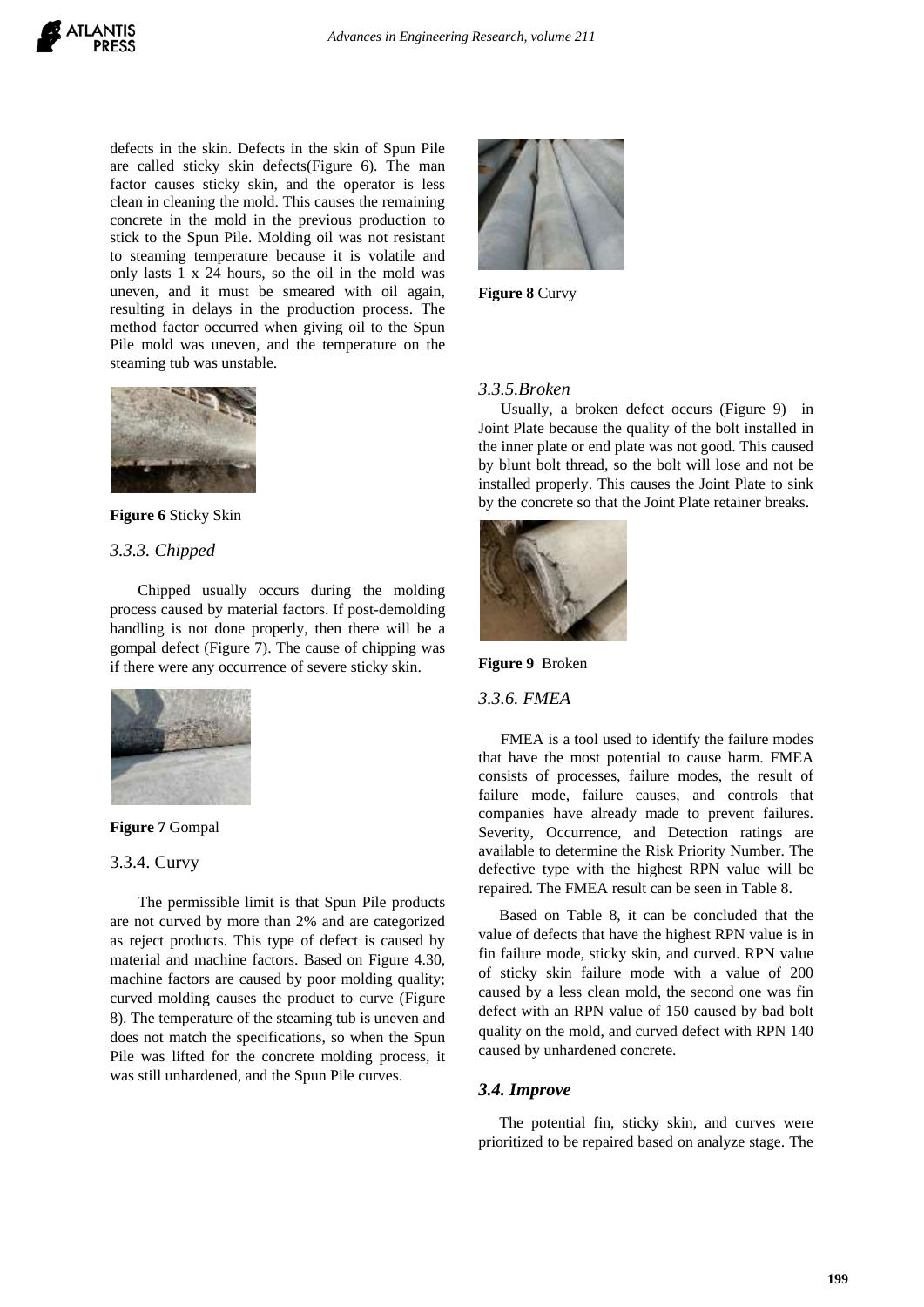proposed improvements were carried out using the 5 W+1H (What, When, Where, Who, Why, How) method for each kind of defect. The proposed improvements are given in Table 9-10.

# *3.5. Control*

## **4. CONCLUSION**

Based on the analysis on the Spun Pile production process the DPMO of 617, and sigma level value of 4.73. Based on this criteria the improvement proposal will be evaluated.The Pareto diagram shows the dominant defect are fin, sticky skin, chipped, curved, and broken.Association rules in the Apriori algorithm are if A then E if I then A, if **Table 8**. FMEA

Control is the last stage in the DMAIC quality improvement approach, carried out to ensure that the results of the implementation of the proposal impact the performance of the process. Proposed improvement cannot be applied in PT. Adhi Persada Beton due to limited research time and the factory was in lockdown state.

B then E, and if I then. The rule that has a strong combination relationship is if there is a defect I (Curved), then there is a defect A (Sticky Skin) with a lift value of 1.6.In the FMEA method, there are three types of defects with the highest RPN value, namely sticky skin of 200, fin defects of 150, and curved defects of 140.Interrelated defects and defects with the highest RPN values were repaired.

|                 | <b>Potential</b> | <b>Effect</b>        |         | Cause                                |                          | <b>Current</b>                                                       |   |            |
|-----------------|------------------|----------------------|---------|--------------------------------------|--------------------------|----------------------------------------------------------------------|---|------------|
| <b>Process</b>  | <b>Failure</b>   | of<br><b>Failure</b> | $\bf s$ | of                                   | $\Omega$                 | Control                                                              | D | <b>RPN</b> |
|                 | Mode             |                      |         | <b>Failure</b>                       |                          |                                                                      |   |            |
| Spinning        | <b>Fin</b>       | Rework.<br>Reject    | 5       | Bad bolt quality on the mold         | 6                        | Replace bolts regularly                                              | 5 | 150        |
|                 |                  |                      |         | Less clean mold                      | 5                        | Supervision by supervisor                                            | 8 | <b>200</b> |
| Prepare,        | Sticky<br>Skin   | Rework               | 5       | Uneven oil pouring                   | $\overline{2}$           | Inspection during the preparing stage                                | 6 | 60         |
| Steaming        |                  |                      |         | Unstable steaming tub<br>temperature | $\overline{\mathcal{A}}$ | Checking the temperature of the<br>steaming tub                      | 4 | 80         |
| De-<br>moulding | Chipped          | Rework               | 6       | Concrete sticking to the mold        | 6                        | Doing grouting to fix the chipped part                               | 3 | 108        |
| Steaming        | Curvy            | Reject               | 7       | Unhardened concrete                  | $\overline{4}$           | Set the temperature of the steaming tub<br>according to the standard | 5 | 140        |
|                 |                  |                      |         | Bad quality of molding               | 4                        | Periodic mold maintenance                                            | 3 | 84         |

**Table 9**. 5W+1H Fin

| Fin   |                                                               |
|-------|---------------------------------------------------------------|
| What  | Cleaning rust and crust on bolts with rust                    |
|       | remover                                                       |
| When  | Before the production process begins                          |
| Where | Molding area                                                  |
| Who   | Molding operator                                              |
| Why   | So that the mold can be closed properly                       |
| How   | Brushed or sprayed on the affected parts of rust<br>and crust |

#### **Table 10**. 5W+1H Sticky skin

| <b>Sticky Skin</b> |                                                                                                                                                            |  |
|--------------------|------------------------------------------------------------------------------------------------------------------------------------------------------------|--|
| What               | Mold cleaning form                                                                                                                                         |  |
| Whe<br>n           | After cleaning the molding                                                                                                                                 |  |
| Whe<br>re          | Prepare area                                                                                                                                               |  |
| Who                | Molding operator                                                                                                                                           |  |
| Why                | The form is used to control the cleanliness of<br>molds so that no sticky skin occurs.                                                                     |  |
| How                | The mold operator fills out the form after<br>cleaning the mold by giving a checklist in the yes<br>or no column according to the condition of the<br>mold |  |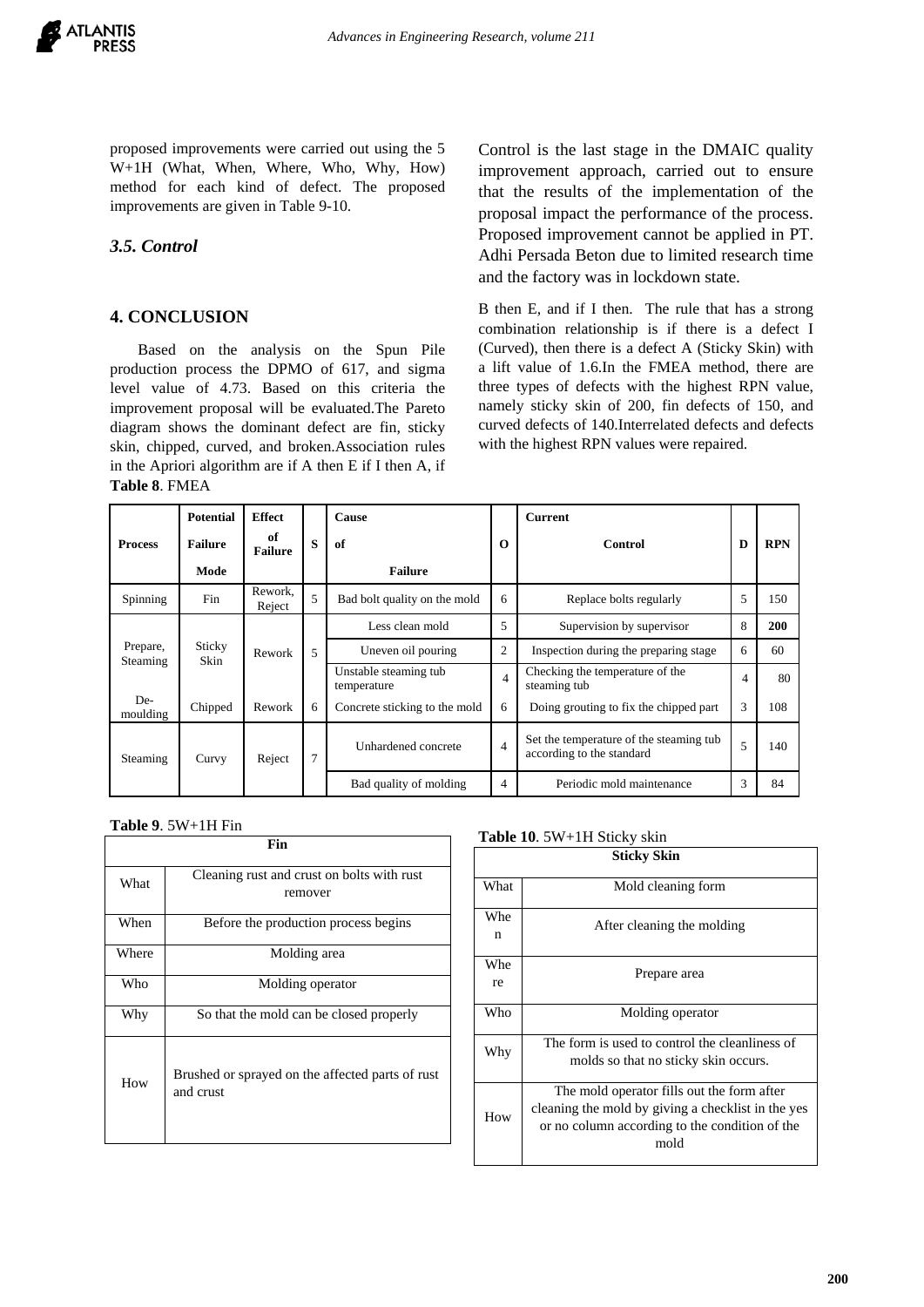#### **Table 11**. 5W+1H Curved

| <b>Curved</b> |                                                          |
|---------------|----------------------------------------------------------|
| What          | Thermocouple                                             |
| When          | During the Steaming process                              |
| Where         | Steaming tub                                             |
| Who           | Steaming operator                                        |
| Why           | Set the temperature of the steaming tub to be<br>stable  |
| How           | The device will measure the temperature<br>automatically |

The improvement proposal given to overcome fin defects due to rust and crust is the use of rust remover, sticky skin defects caused by less cleaned mold was by making mold cleaning forms and curved defects caused by unhardened concrete using Thermocouple on steaming tubs. The improvement proposal has not been implemented because the company is in a state of lockdown. For future work, the use of more data mining techniques should be explored in process improvement. Some predictive analytic algorithms can be used to predict product quality based on process variables. This will be very possible if the data collection process in the company can be carried out properly when the pandemic is over. The author hopes that the situation will improve and the pandemic will end soon.

# **ACKNOWLEDGMENTS**

The authors would like to thank PT. Adhi Persada Beton has permitted us to conduct this research. The authors also pay homage to the Faculty of Industrial Technology to support this research. Universitas Trisakti funds this paper in the academic year 2020/2021.

## **REFERENCES**

- [1] R. Fitriana, D. K. Sari, and A. N. Habyba, Pengendalian dan Penjaminan Mutu, First. Banyumas: Wawasan Ilmu, 2021.
- [2] S. Saryanto, H. H. Purba, and A. Trimarjoko, "Improve quality remanufacturing welding and

machining process in indonesia using six sigma methods," Journal Europeen des Systemes Automatises, vol. 53, no. 3, 2020, doi: 10.18280/jesa.530308.

- [3] T. T. Allen, Introduction to engineering statistics and lean six sigma: Statistical quality control and design of experiments and systems. 2018. doi: 10.1007/978-1-4471-7420-2.
- [4] "Application of Six Sigma in Quality Control Process at Indonesian Cement Company," International Journal of Supply Chain Management, vol. 9, no. 5, 2020.
- [5] M. M. Sharif, Z. Anwar, Y. Ayub, A. Abbas, and M. Ahmed, "Optimization in MIG Welding by Using Six Sigma Tools," Journal Industrial Engineering & Management, vol. 8, no. 3, pp. 1–9, 2019, [Online]. Available: https://www.hilarispublisher.com/openaccess/optimization-in-mig-welding-by-usingsix-sigma-tools.pdf.
- [6] M. V. Sánchez-Rebull, R. Ferrer-Rullan, A. B. Hernández-Lara, and A. Niñerola, "Six Sigma for improving cash flow deficit: a case study in the food can manufacturing industry," International Journal of Lean Six Sigma, vol. 11, no. 6, 2020, doi: 10.1108/IJLSS-12-2018-0137.
- [7] V. S. Patyal, S. Modgil, and M. Koilakuntla, "Application of Six Sigma methodology in an Indian chemical company," International Journal of Productivity and Performance Management, vol. 70, no. 2, 2020, doi: 10.1108/IJPPM-03- 2019-0128.
- [8] P. Mishra and R. K. Sharma, "A hybrid framework based on SIPOC and Six Sigma DMAIC for improving process dimensions in supply chain network," International Journal of Quality and Reliability Management, vol. 31, no. 5, 2014, doi: 10.1108/IJQRM-06-2012-0089.
- [9] J. Han, M. Kamber, and J. Pei, Data Mining: Concepts and Techniques. 2012. doi: 10.1016/C2009-0-61819-5.
- [10] A. F. Fahmy, H. K. Mohamed, and A. H. Yousef, "A data mining experimentation framework to improve six sigma projects," in ICENCO 2017 - 13th International Computer Engineering Conference: Boundless Smart Societies, 2018, vol. 2018-January. doi: 10.1109/ICENCO.2017.8289795.